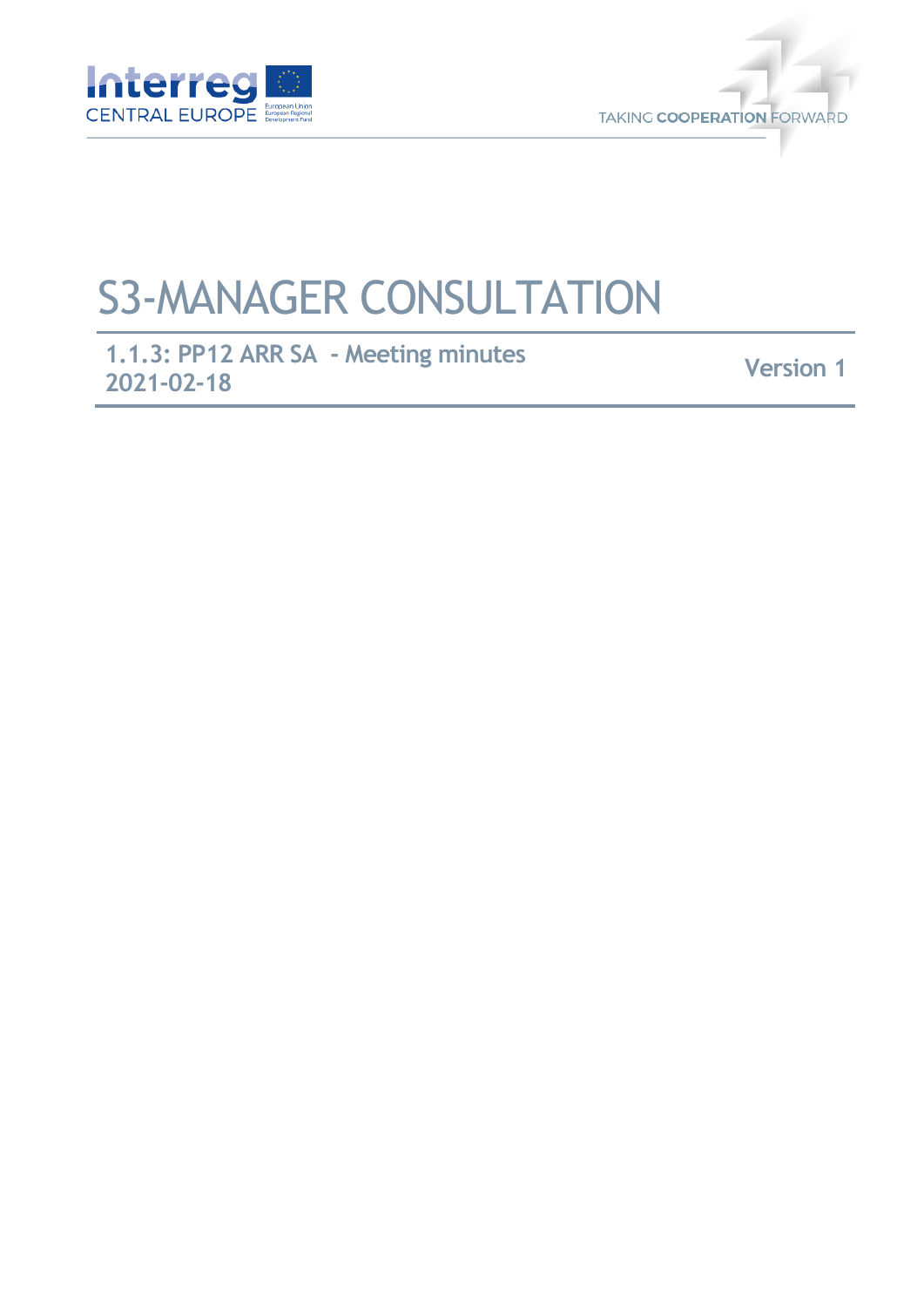



| <b>Participants</b> | - Jan Sienkiewicz ARR SA Bielsko-Biała<br>- dr inż. Tomasz Czech Agricultura University in Kraków<br>- Patrycja Wodyk ARR SA Bielsko-Biała<br>- dr inż. Mirosław Zagórda<br>- Paweł Materka (agro Cluster) |
|---------------------|------------------------------------------------------------------------------------------------------------------------------------------------------------------------------------------------------------|
| Date of meeting     | February 18th, 2021                                                                                                                                                                                        |
| Location            | Online formula on zoom platform                                                                                                                                                                            |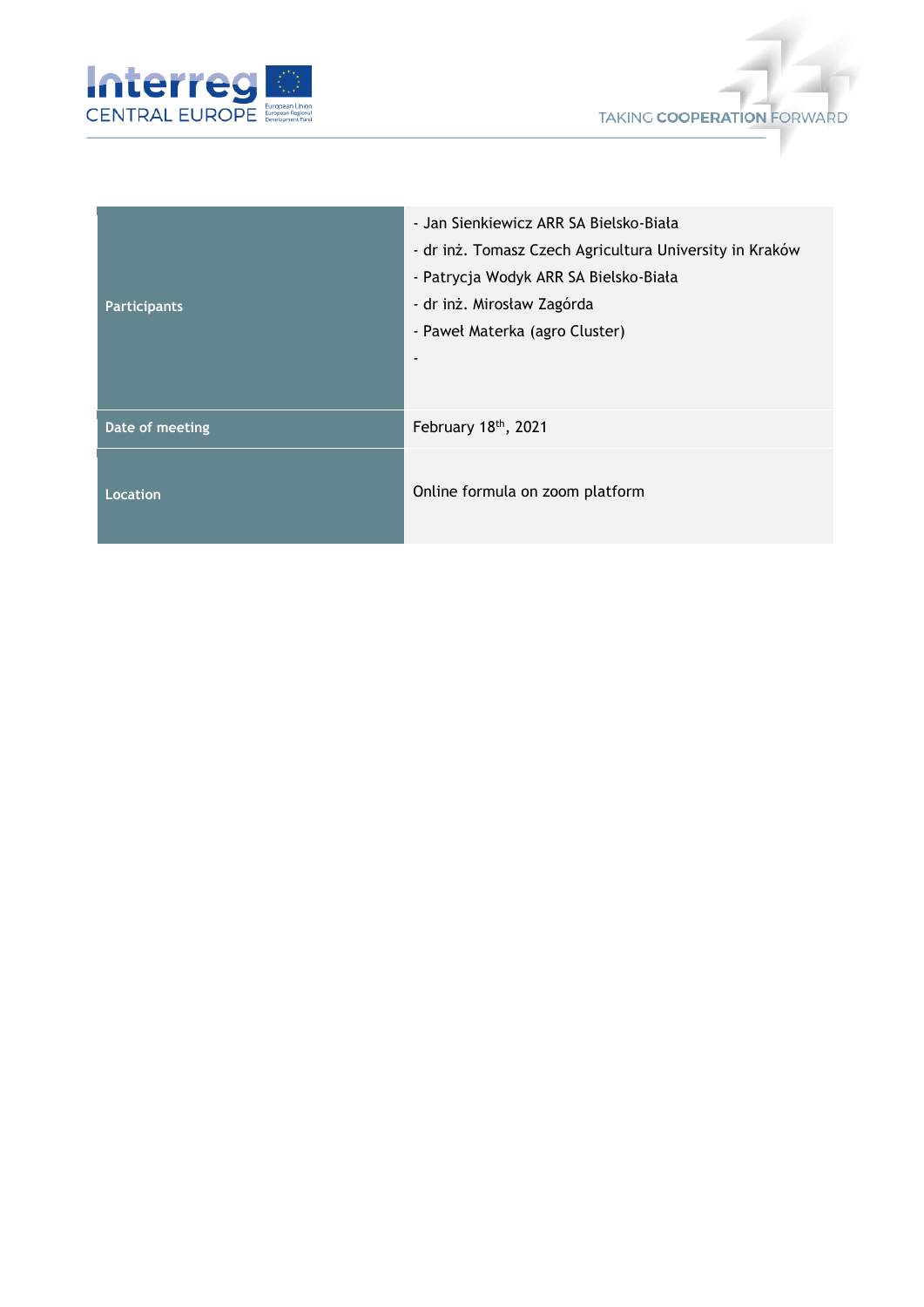



| Beginning of the meeting | 09:00 |
|--------------------------|-------|
| End of the meeting       | 10.30 |

## Aim of the S3 consultation

To discover the linkages between the S3 and the Transfarm 4.0 project, to:

- support a so-called bottom-up implementation of smart specialization strategies (RIS3) in key industrial sectors that are technology priority areas in central Europe (among them, the industrial applications for precision agriculture).
- inspire specific PF-supporting schemes as part of the regional policies for innovation.
- address alternatives in some key-productive sectors (that are part of S3 strategy) to stimulate a high-degree of replication.

The discussion starts with the short introduction of the S3 in national level and man priorities:

When analysing smart specialisations in the agricultural sector, it should be emphasised that a new group of them is emerging, namely agribusiness management. At present, activities in this field concern mainly marketing of food products and logistics, but attention is also paid to food production and quality management systems, risk management in agribusiness, reduction of production losses and food storage, etc. Undertaking such activities is appropriate because there is a lot to be done in this respect in Poland. Therefore, they should be continued, starting from farm management and production and ending with the sale of agricultural products.

In national and regional smart specialisations attention is paid to changing technologies and production techniques in the agricultural sector, while their production is not taken into account to a large extent. Therefore, one may wonder whether it will be possible to introduce them, whether the lack of machines and equipment for agricultural production and food processing will not be a barrier, etc. It seems that this could be the case, so we should think about a new smart specialisation, which would be the production of machinery and equipment for the agricultural sector.

Making linkages between National Smart Specialisations and specialisations on the regional level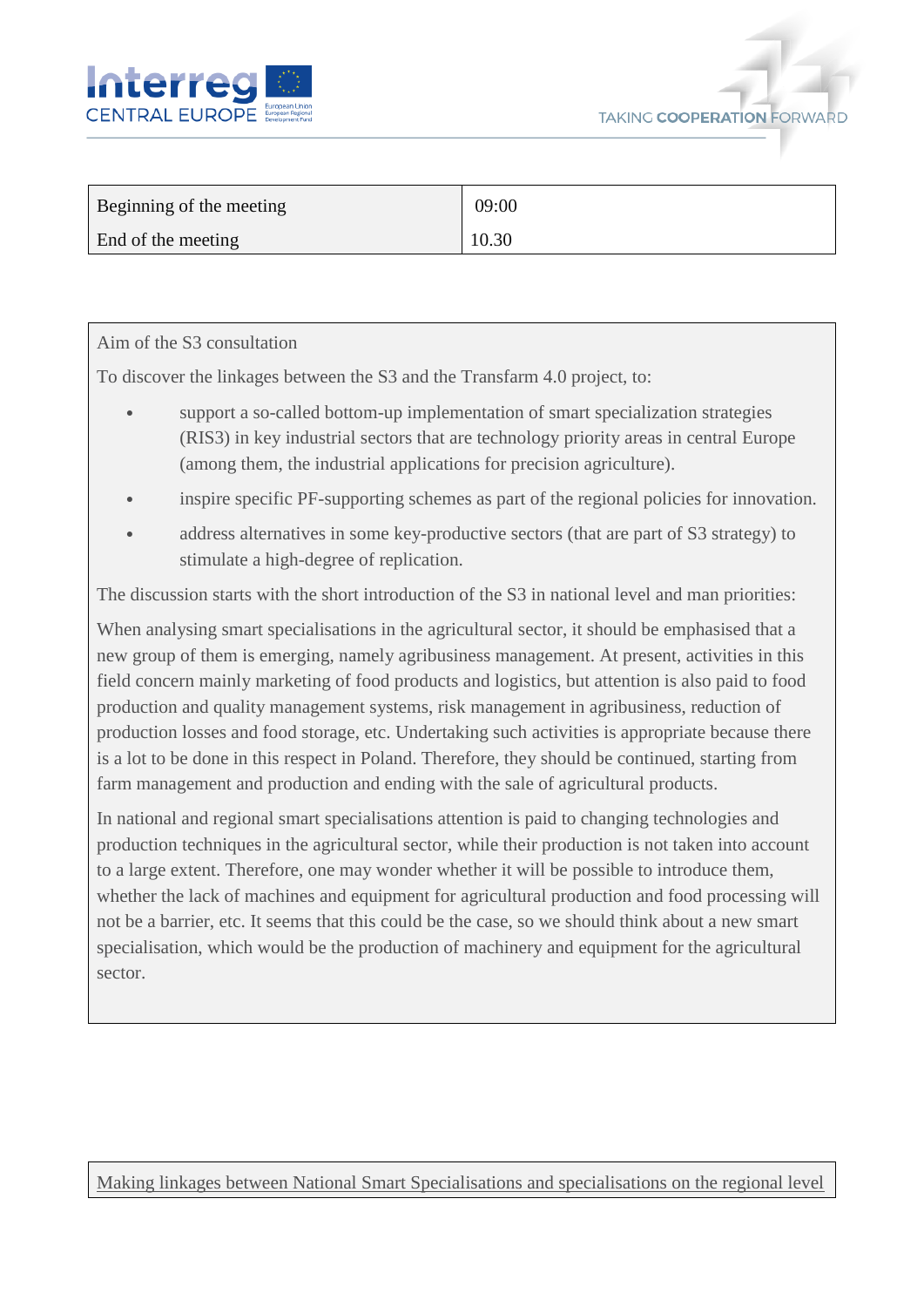



What are the regional / national authorities doing to support the regional industry operating in Precision Farming?

National and regional smart specialisations in the agricultural sector in Poland are fully in line with the EU requirements, especially regarding sustainable economy and quality of life. In two voivodeships (Pomorskie and Śląskie) there is no RIS3 in the agricultural sector, but other strategies indirectly include the food aspect. For example, in Śląskie these are activities in the field of biotechnology and environmental technologies, and the same in Pomorskie. It should be emphasised that in all the voivodeships, RIS3 which do not refer directly to the agricultural sector include indirect measures related to this sector (e.g. with regard to quality of life, health tourism or agritourism).

Although RIS3 in Poland was prepared independently from KIS, they are very similar. This is due to the fact that in their selection they were guided primarily by the EU assumptions. Consequently, these strategies are not very original and the question arises as to whether they are also intelligent. It seems that not fully, which may be evidenced by a high similarity of RIS3 in the voivodeships and a very detailed presentation of them.

Most often, smart specialisations in the agricultural sector refer directly to agricultural production and processing of agricultural products. These issues are included in national and regional smart specialisations in most voivodeships. An example can be the Podlaskie Voivodeship, where RIS3 indicates the need to develop efficient and precise agriculture and food industry, especially related to the production and processing of milk.

**What is the vision for the future (programming period of 2021-2027)?**

Conclusions